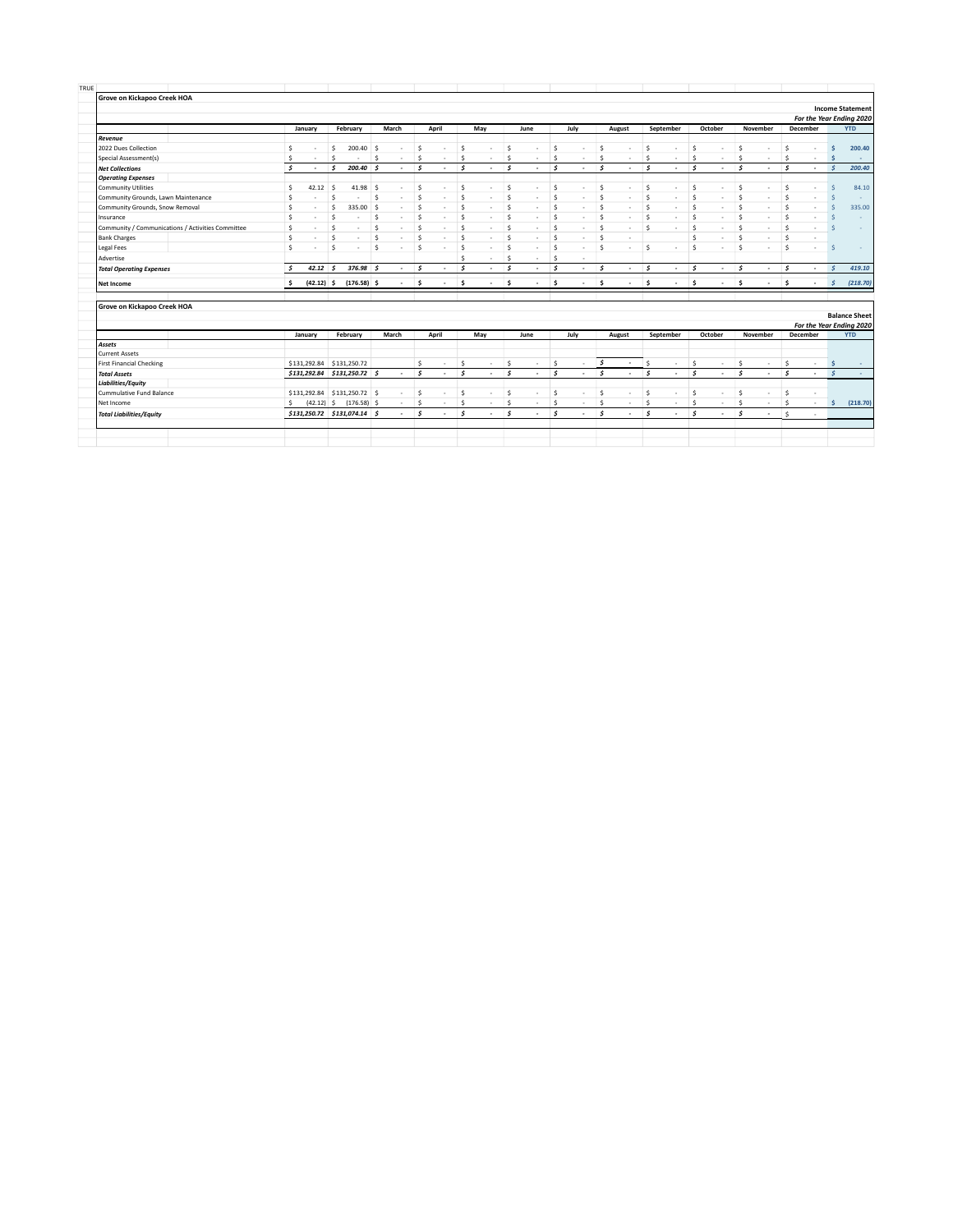|             | January February                                                                                                                         | March | April            | May              | June                                  | July                                     | August                         | September                     | October                                    | November                       | December   |
|-------------|------------------------------------------------------------------------------------------------------------------------------------------|-------|------------------|------------------|---------------------------------------|------------------------------------------|--------------------------------|-------------------------------|--------------------------------------------|--------------------------------|------------|
| Cornbelt    |                                                                                                                                          |       |                  |                  |                                       |                                          |                                |                               |                                            |                                |            |
| Bloomington | $\begin{array}{ c c c c c }\n\hline\n\text{$& 20.33 & $\text{\$& 20.19}$} \\ \text{\$& 5.19 & $\text{\$& 5.19}$} \\ \hline\n\end{array}$ |       |                  |                  |                                       |                                          |                                |                               |                                            |                                |            |
| Bloomington | $$16.60$ $$16.60$                                                                                                                        |       |                  |                  |                                       |                                          |                                |                               |                                            |                                |            |
|             |                                                                                                                                          |       |                  |                  |                                       |                                          |                                |                               |                                            |                                |            |
|             |                                                                                                                                          |       |                  |                  |                                       |                                          |                                |                               |                                            |                                |            |
|             |                                                                                                                                          |       |                  |                  |                                       |                                          |                                |                               |                                            |                                |            |
|             |                                                                                                                                          |       |                  |                  |                                       |                                          |                                |                               |                                            |                                |            |
|             |                                                                                                                                          |       |                  |                  |                                       |                                          |                                |                               |                                            |                                |            |
|             |                                                                                                                                          |       |                  |                  |                                       |                                          |                                |                               |                                            |                                |            |
|             |                                                                                                                                          |       |                  |                  |                                       |                                          |                                |                               |                                            |                                |            |
|             |                                                                                                                                          |       |                  |                  |                                       |                                          |                                |                               |                                            |                                |            |
|             |                                                                                                                                          |       |                  |                  |                                       |                                          |                                |                               |                                            |                                |            |
|             |                                                                                                                                          |       |                  |                  |                                       |                                          |                                |                               |                                            |                                |            |
|             |                                                                                                                                          |       |                  |                  |                                       |                                          |                                |                               |                                            |                                |            |
|             |                                                                                                                                          |       |                  |                  |                                       |                                          |                                |                               |                                            |                                |            |
|             |                                                                                                                                          |       |                  |                  |                                       |                                          |                                |                               |                                            |                                |            |
|             |                                                                                                                                          |       |                  |                  |                                       |                                          |                                |                               |                                            |                                |            |
|             |                                                                                                                                          |       |                  |                  |                                       |                                          |                                |                               |                                            |                                |            |
|             |                                                                                                                                          |       |                  |                  |                                       |                                          |                                |                               |                                            |                                |            |
|             |                                                                                                                                          |       |                  |                  |                                       |                                          |                                |                               |                                            |                                |            |
|             |                                                                                                                                          |       |                  |                  |                                       |                                          |                                |                               |                                            |                                |            |
|             |                                                                                                                                          |       |                  |                  |                                       |                                          |                                |                               |                                            |                                |            |
|             |                                                                                                                                          |       |                  |                  |                                       |                                          |                                |                               |                                            |                                |            |
|             |                                                                                                                                          |       |                  |                  |                                       |                                          |                                |                               |                                            |                                |            |
|             |                                                                                                                                          |       |                  |                  |                                       |                                          |                                |                               |                                            |                                |            |
|             |                                                                                                                                          |       |                  |                  |                                       |                                          |                                |                               |                                            |                                |            |
|             |                                                                                                                                          |       |                  |                  |                                       |                                          |                                |                               |                                            |                                |            |
|             |                                                                                                                                          |       |                  |                  |                                       |                                          |                                |                               |                                            |                                |            |
|             |                                                                                                                                          |       |                  |                  |                                       |                                          |                                |                               |                                            |                                |            |
|             |                                                                                                                                          |       |                  |                  |                                       |                                          |                                |                               |                                            |                                |            |
|             |                                                                                                                                          |       |                  |                  |                                       |                                          |                                |                               |                                            |                                |            |
|             |                                                                                                                                          |       |                  |                  |                                       |                                          |                                |                               |                                            |                                |            |
|             |                                                                                                                                          |       |                  |                  |                                       |                                          |                                |                               |                                            |                                |            |
|             |                                                                                                                                          |       |                  |                  |                                       |                                          |                                |                               |                                            |                                |            |
|             |                                                                                                                                          |       |                  |                  |                                       |                                          |                                |                               |                                            |                                |            |
|             |                                                                                                                                          |       |                  |                  |                                       |                                          |                                |                               |                                            |                                |            |
|             |                                                                                                                                          |       |                  |                  |                                       |                                          |                                |                               |                                            |                                |            |
|             |                                                                                                                                          |       |                  |                  |                                       |                                          |                                |                               |                                            |                                |            |
|             |                                                                                                                                          |       |                  |                  |                                       |                                          |                                |                               |                                            |                                |            |
|             | $$42.12 \quad $41.98 \quad $.$                                                                                                           |       | $\mathfrak{s}$ . | $\mathfrak{s}$ . | $\mathfrak{s}$<br>$\omega_{\rm{eff}}$ | $\pmb{\mathcal{S}}$<br>$\sim$ 100 $\sim$ | $\mathfrak{s}$<br>$\mathbb{Z}$ | $\pmb{\zeta}$<br>$\mathbb{Z}$ | $\pmb{\zeta}$<br>$\mathbb{Z}^{\mathbb{Z}}$ | $\pmb{\zeta}$<br>$\mathcal{L}$ | $\sharp$ . |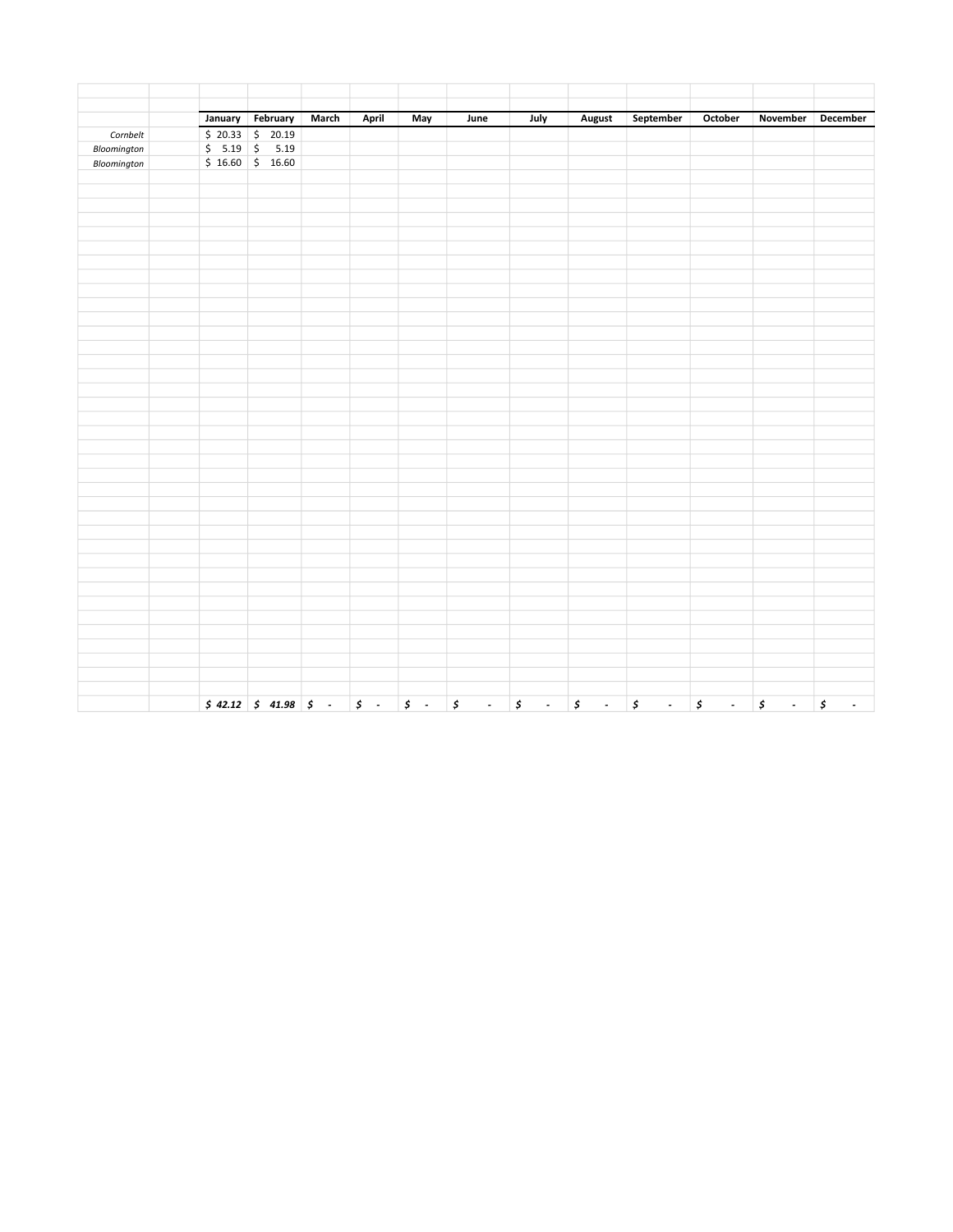|                                   | January                        | February                       | March        | April                          | May                            | June                           | July                           | <b>August</b>                  | September                      | October                        |                                | November December |
|-----------------------------------|--------------------------------|--------------------------------|--------------|--------------------------------|--------------------------------|--------------------------------|--------------------------------|--------------------------------|--------------------------------|--------------------------------|--------------------------------|-------------------|
| Changing Seasons                  |                                |                                |              |                                |                                |                                |                                |                                |                                |                                |                                |                   |
| <b>TCI Companies (irrigation)</b> |                                |                                |              |                                |                                |                                |                                |                                |                                |                                |                                |                   |
| <b>TCI Companies (irrigation)</b> |                                |                                |              |                                |                                |                                |                                |                                |                                |                                |                                |                   |
|                                   |                                |                                |              |                                |                                |                                |                                |                                |                                |                                |                                |                   |
|                                   |                                |                                |              |                                |                                |                                |                                |                                |                                |                                |                                |                   |
|                                   |                                |                                |              |                                |                                |                                |                                |                                |                                |                                |                                |                   |
|                                   |                                |                                |              |                                |                                |                                |                                |                                |                                |                                |                                |                   |
|                                   |                                |                                |              |                                |                                |                                |                                |                                |                                |                                |                                |                   |
|                                   |                                |                                |              |                                |                                |                                |                                |                                |                                |                                |                                |                   |
|                                   |                                |                                |              |                                |                                |                                |                                |                                |                                |                                |                                |                   |
|                                   |                                |                                |              |                                |                                |                                |                                |                                |                                |                                |                                |                   |
|                                   |                                |                                |              |                                |                                |                                |                                |                                |                                |                                |                                |                   |
|                                   |                                |                                |              |                                |                                |                                |                                |                                |                                |                                |                                |                   |
|                                   |                                |                                |              |                                |                                |                                |                                |                                |                                |                                |                                |                   |
|                                   |                                |                                |              |                                |                                |                                |                                |                                |                                |                                |                                |                   |
|                                   |                                |                                |              |                                |                                |                                |                                |                                |                                |                                |                                |                   |
|                                   |                                |                                |              |                                |                                |                                |                                |                                |                                |                                |                                |                   |
|                                   |                                |                                |              |                                |                                |                                |                                |                                |                                |                                |                                |                   |
|                                   | \$<br>$\overline{\phantom{a}}$ | \$<br>$\overline{\phantom{a}}$ | \$<br>$\sim$ | \$<br>$\overline{\phantom{a}}$ | \$<br>$\overline{\phantom{a}}$ | \$<br>$\overline{\phantom{a}}$ | \$<br>$\overline{\phantom{a}}$ | \$<br>$\overline{\phantom{a}}$ | \$<br>$\overline{\phantom{a}}$ | \$<br>$\overline{\phantom{a}}$ | \$<br>$\overline{\phantom{a}}$ | \$<br>٠           |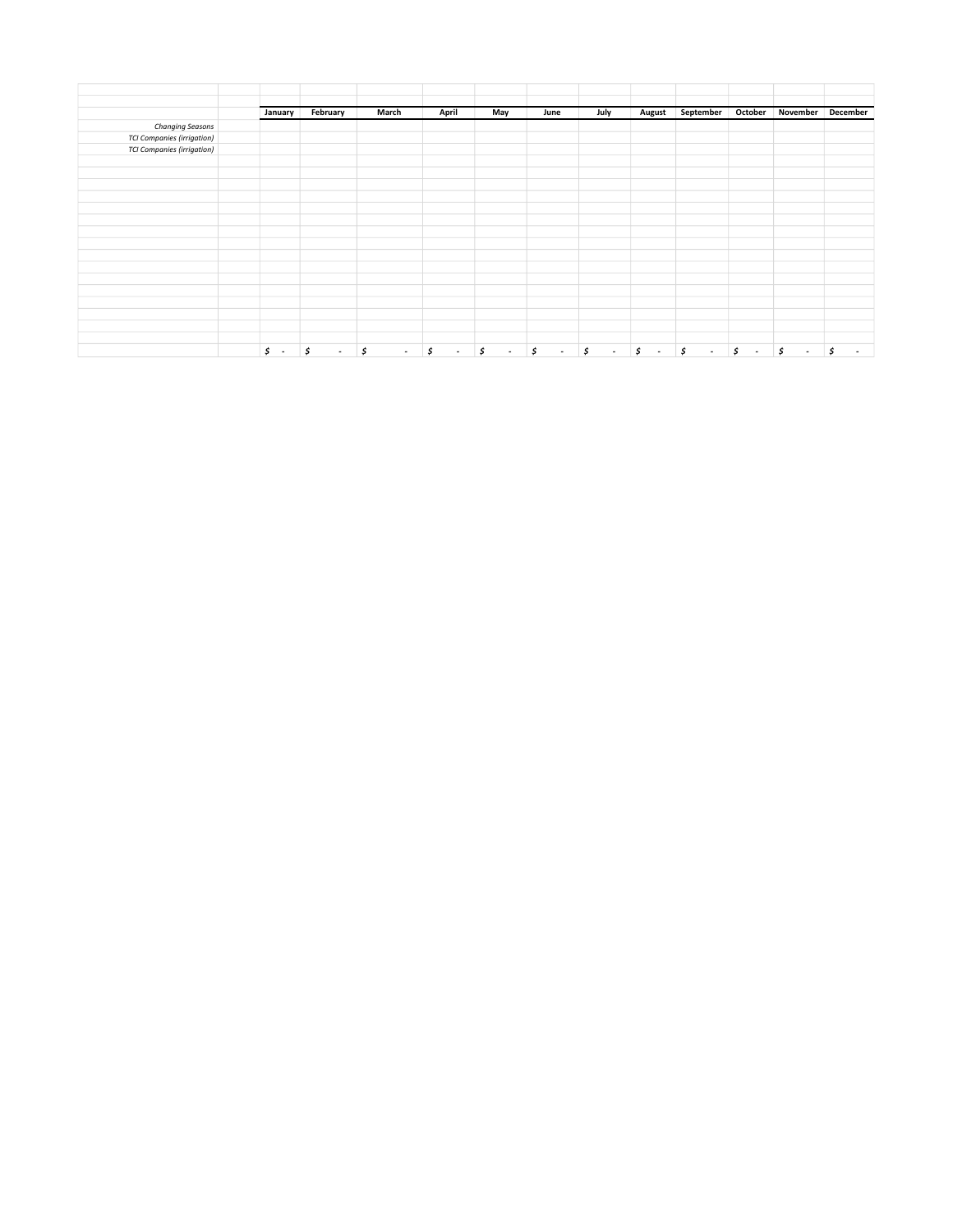|                                              |                  |              | March       |           |                                            | June                       |                                         |            |                     | October                       | November                                                                 | December |
|----------------------------------------------|------------------|--------------|-------------|-----------|--------------------------------------------|----------------------------|-----------------------------------------|------------|---------------------|-------------------------------|--------------------------------------------------------------------------|----------|
|                                              | January          | February     |             | April     | May                                        |                            | July                                    | August     | September           |                               |                                                                          |          |
| HOA dues- bank desposit                      |                  | \$200.40     |             |           |                                            |                            |                                         |            |                     |                               |                                                                          |          |
| HOA dues- online pymts                       |                  |              |             |           |                                            |                            |                                         |            |                     |                               |                                                                          |          |
| PayPal transfer<br>HOA online pymt reversals |                  |              |             |           |                                            |                            |                                         |            |                     |                               |                                                                          |          |
| <b>Bank Service Fee</b>                      |                  |              |             |           |                                            |                            |                                         |            |                     |                               |                                                                          |          |
| <b>Bank Reversal</b>                         |                  |              |             |           |                                            |                            |                                         |            |                     |                               |                                                                          |          |
|                                              |                  |              |             |           |                                            |                            |                                         |            |                     |                               |                                                                          |          |
|                                              |                  |              |             |           |                                            |                            |                                         |            |                     |                               |                                                                          |          |
|                                              |                  |              |             |           |                                            |                            |                                         |            |                     |                               |                                                                          |          |
|                                              |                  |              |             |           |                                            |                            |                                         |            |                     |                               |                                                                          |          |
|                                              |                  |              |             |           |                                            |                            |                                         |            |                     |                               |                                                                          |          |
|                                              |                  |              |             |           |                                            |                            |                                         |            |                     |                               |                                                                          |          |
|                                              |                  |              |             |           |                                            |                            |                                         |            |                     |                               |                                                                          |          |
|                                              |                  |              |             |           |                                            |                            |                                         |            |                     |                               |                                                                          |          |
|                                              |                  |              |             |           |                                            |                            |                                         |            |                     |                               |                                                                          |          |
|                                              |                  |              |             |           |                                            |                            |                                         |            |                     |                               |                                                                          |          |
|                                              |                  |              |             |           |                                            |                            |                                         |            |                     |                               |                                                                          |          |
|                                              |                  |              |             |           |                                            |                            |                                         |            |                     |                               |                                                                          |          |
|                                              |                  |              |             |           |                                            |                            |                                         |            |                     |                               |                                                                          |          |
|                                              |                  |              |             |           |                                            |                            |                                         |            |                     |                               |                                                                          |          |
|                                              |                  |              |             |           |                                            |                            |                                         |            |                     |                               |                                                                          |          |
|                                              |                  |              |             |           |                                            |                            |                                         |            |                     |                               |                                                                          |          |
|                                              |                  |              |             |           |                                            |                            |                                         |            |                     |                               |                                                                          |          |
|                                              |                  |              |             |           |                                            |                            |                                         |            |                     |                               |                                                                          |          |
|                                              |                  |              |             |           |                                            |                            |                                         |            |                     |                               |                                                                          |          |
|                                              |                  |              |             |           |                                            |                            |                                         |            |                     |                               |                                                                          |          |
|                                              |                  |              |             |           |                                            |                            |                                         |            |                     |                               |                                                                          |          |
|                                              |                  |              |             |           |                                            |                            |                                         |            |                     |                               |                                                                          |          |
|                                              |                  |              |             |           |                                            |                            |                                         |            |                     |                               |                                                                          |          |
|                                              |                  |              |             |           |                                            |                            |                                         |            |                     |                               |                                                                          |          |
|                                              |                  |              |             |           |                                            |                            |                                         |            |                     |                               |                                                                          |          |
|                                              |                  |              |             |           |                                            |                            |                                         |            |                     |                               |                                                                          |          |
|                                              |                  |              |             |           |                                            |                            |                                         |            |                     |                               |                                                                          |          |
|                                              |                  |              |             |           |                                            |                            |                                         |            |                     |                               |                                                                          |          |
|                                              |                  |              |             |           |                                            |                            |                                         |            |                     |                               |                                                                          |          |
|                                              |                  |              |             |           |                                            |                            |                                         |            |                     |                               |                                                                          |          |
|                                              |                  |              |             |           |                                            |                            |                                         |            |                     |                               |                                                                          |          |
|                                              |                  |              |             |           |                                            |                            |                                         |            |                     |                               |                                                                          |          |
|                                              |                  |              |             |           |                                            |                            |                                         |            |                     |                               |                                                                          |          |
|                                              |                  |              |             |           |                                            |                            |                                         |            |                     |                               |                                                                          |          |
|                                              |                  |              |             |           |                                            |                            |                                         |            |                     |                               |                                                                          |          |
|                                              |                  |              |             |           |                                            |                            |                                         |            |                     |                               |                                                                          |          |
|                                              |                  |              |             |           |                                            |                            |                                         |            |                     |                               |                                                                          |          |
|                                              |                  |              |             |           |                                            |                            |                                         |            |                     |                               |                                                                          |          |
|                                              |                  |              |             |           |                                            |                            |                                         |            |                     |                               |                                                                          |          |
|                                              |                  |              |             |           |                                            |                            |                                         |            |                     |                               |                                                                          |          |
|                                              |                  |              |             |           |                                            |                            |                                         |            |                     |                               |                                                                          |          |
|                                              |                  |              |             |           |                                            |                            |                                         |            |                     |                               |                                                                          |          |
|                                              |                  |              |             |           |                                            |                            |                                         |            |                     |                               |                                                                          |          |
|                                              |                  |              |             |           |                                            |                            |                                         |            |                     |                               |                                                                          |          |
|                                              |                  |              |             |           |                                            |                            |                                         |            |                     |                               |                                                                          |          |
|                                              |                  |              |             |           |                                            |                            |                                         |            |                     |                               |                                                                          |          |
|                                              | $\mathfrak{s}$ . | $$200.40$ \$ | $ \sqrt{5}$ | $\sim 10$ | $\pmb{\mathcal{S}}$<br>$\omega_{\rm{eff}}$ | $\boldsymbol{\mathcal{S}}$ | $\cdot$ $\cdot$ $\cdot$ $\cdot$ $\cdot$ | $\cdot$ \$ | $\omega_{\rm{eff}}$ | \$<br>$\sim 100$ km s $^{-1}$ | $\begin{array}{ccc} \mathsf{s} & \cdot & \mathsf{s} & \cdot \end{array}$ |          |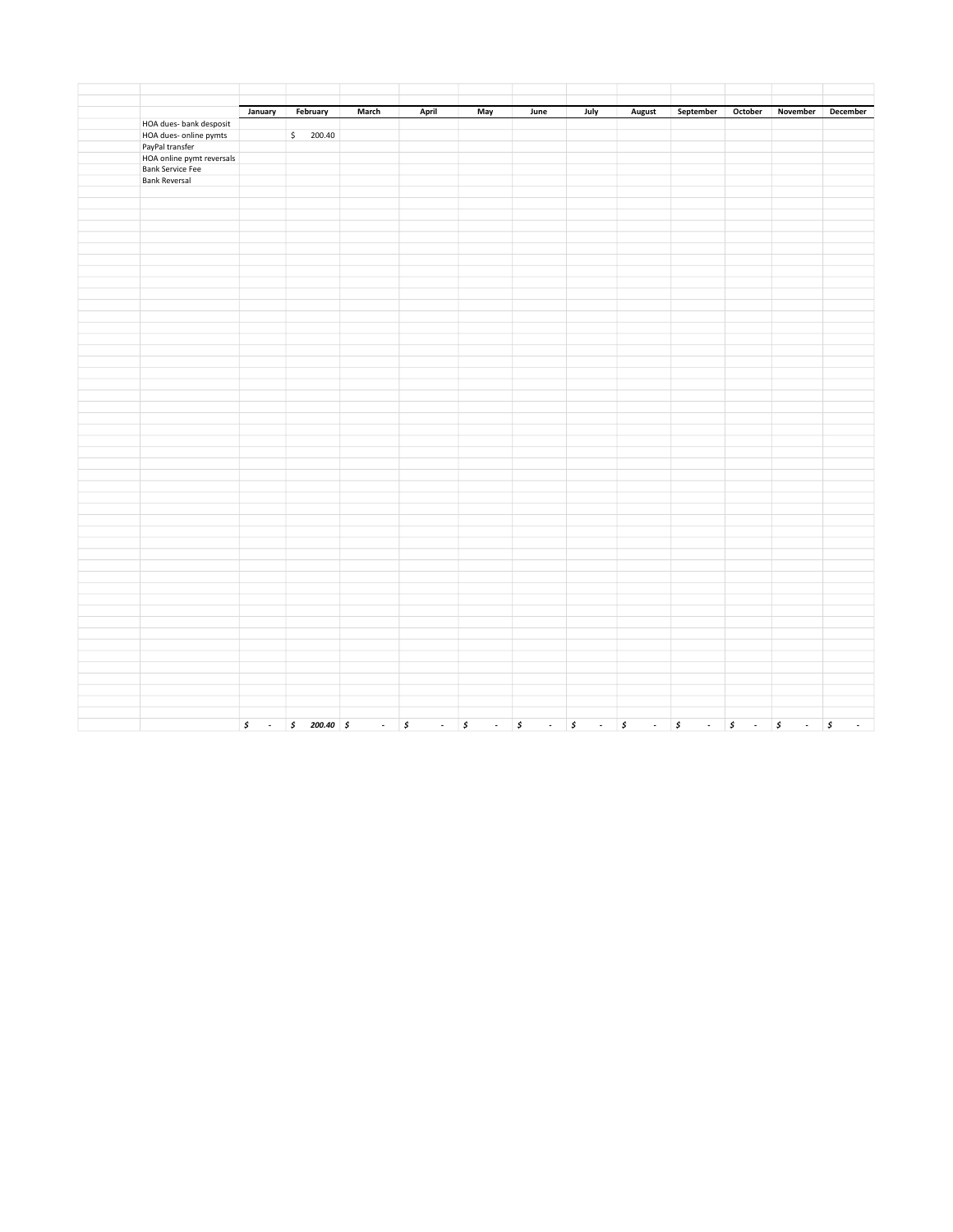|              | January                        | February     | March           | April                | May                            | June           | July                           | August           | September    | October                        | November                       | December                       |
|--------------|--------------------------------|--------------|-----------------|----------------------|--------------------------------|----------------|--------------------------------|------------------|--------------|--------------------------------|--------------------------------|--------------------------------|
| F&W Lawncare |                                | \$335.00     |                 |                      |                                |                |                                |                  |              |                                |                                |                                |
|              |                                |              |                 |                      |                                |                |                                |                  |              |                                |                                |                                |
|              |                                |              |                 |                      |                                |                |                                |                  |              |                                |                                |                                |
|              |                                |              |                 |                      |                                |                |                                |                  |              |                                |                                |                                |
|              |                                |              |                 |                      |                                |                |                                |                  |              |                                |                                |                                |
|              |                                |              |                 |                      |                                |                |                                |                  |              |                                |                                |                                |
|              |                                |              |                 |                      |                                |                |                                |                  |              |                                |                                |                                |
|              |                                |              |                 |                      |                                |                |                                |                  |              |                                |                                |                                |
|              |                                |              |                 |                      |                                |                |                                |                  |              |                                |                                |                                |
|              |                                |              |                 |                      |                                |                |                                |                  |              |                                |                                |                                |
|              |                                |              |                 |                      |                                |                |                                |                  |              |                                |                                |                                |
|              | Ś.<br>$\overline{\phantom{a}}$ | $$335.00$ \$ | $\sim 10^{-11}$ | $\vert$ \$<br>$\sim$ | \$<br>$\overline{\phantom{a}}$ | $\mathsf{S}$ - | \$<br>$\overline{\phantom{a}}$ | $\mathfrak{s}$ . | \$<br>$\sim$ | \$<br>$\overline{\phantom{a}}$ | \$<br>$\overline{\phantom{a}}$ | \$<br>$\overline{\phantom{a}}$ |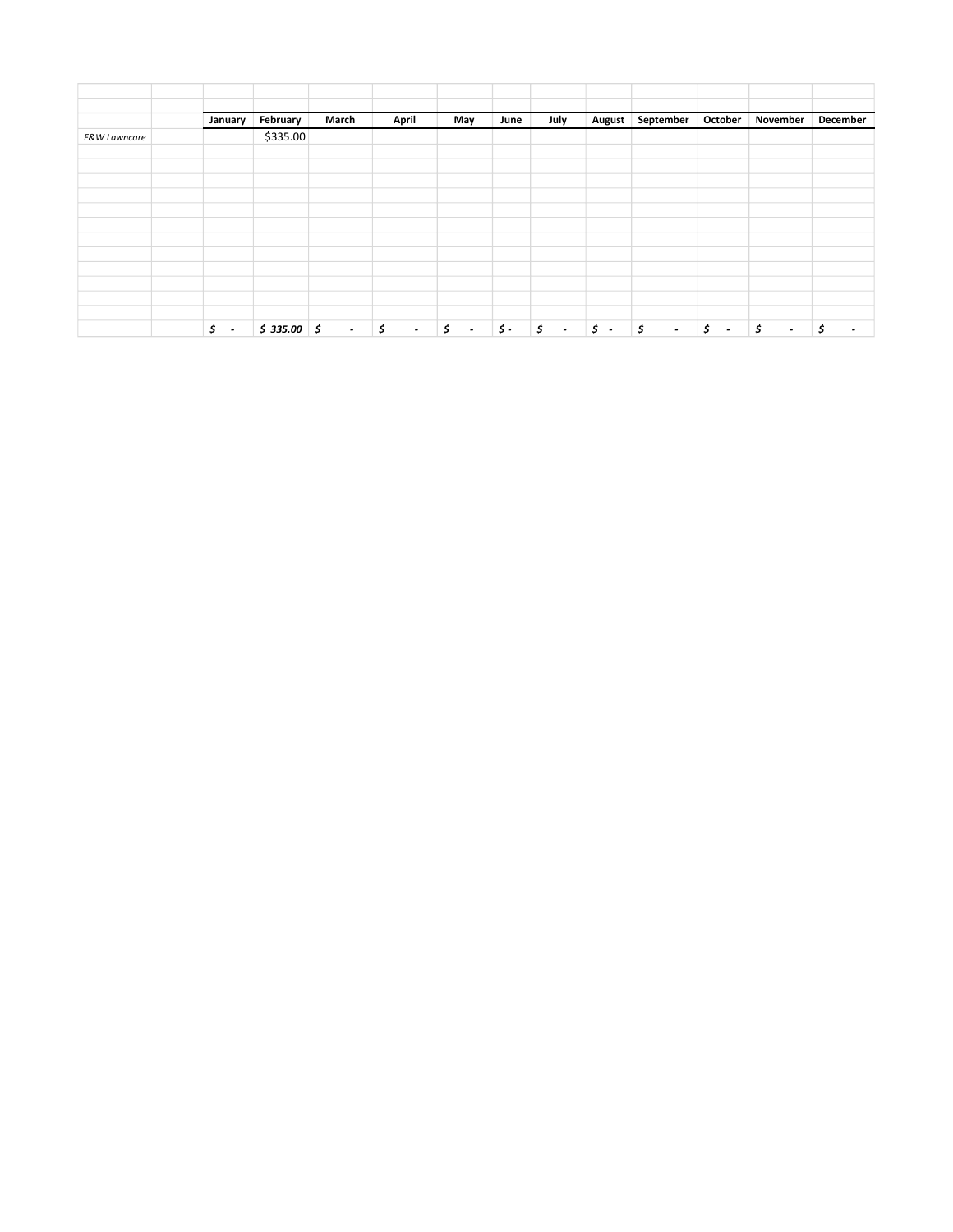|                           |           | January                          | February | March | April | May | June | July | August September | October | November            | December                 |
|---------------------------|-----------|----------------------------------|----------|-------|-------|-----|------|------|------------------|---------|---------------------|--------------------------|
|                           | TBare.Com |                                  |          |       |       |     |      |      |                  |         |                     |                          |
| Jason Eardley- domain fee |           |                                  |          |       |       |     |      |      |                  |         |                     |                          |
|                           |           |                                  |          |       |       |     |      |      |                  |         |                     |                          |
|                           |           |                                  |          |       |       |     |      |      |                  |         |                     |                          |
|                           |           |                                  |          |       |       |     |      |      |                  |         |                     |                          |
|                           |           |                                  |          |       |       |     |      |      |                  |         |                     |                          |
|                           |           |                                  |          |       |       |     |      |      |                  |         |                     |                          |
|                           |           |                                  |          |       |       |     |      |      |                  |         |                     |                          |
|                           |           |                                  |          |       |       |     |      |      |                  |         |                     |                          |
|                           |           |                                  |          |       |       |     |      |      |                  |         |                     |                          |
|                           |           |                                  |          |       |       |     |      |      |                  |         |                     |                          |
|                           |           |                                  |          |       |       |     |      |      |                  |         |                     |                          |
|                           |           |                                  |          |       |       |     |      |      |                  |         |                     |                          |
|                           |           |                                  |          |       |       |     |      |      |                  |         |                     |                          |
|                           |           |                                  |          |       |       |     |      |      |                  |         |                     |                          |
|                           |           |                                  |          |       |       |     |      |      |                  |         |                     |                          |
|                           |           |                                  |          |       |       |     |      |      |                  |         |                     |                          |
|                           |           | $\mathsf{S}$<br>$\sim$ 100 $\pm$ |          |       |       |     |      |      |                  |         | $ \sqrt{5}$<br>  \$ | $\overline{\phantom{a}}$ |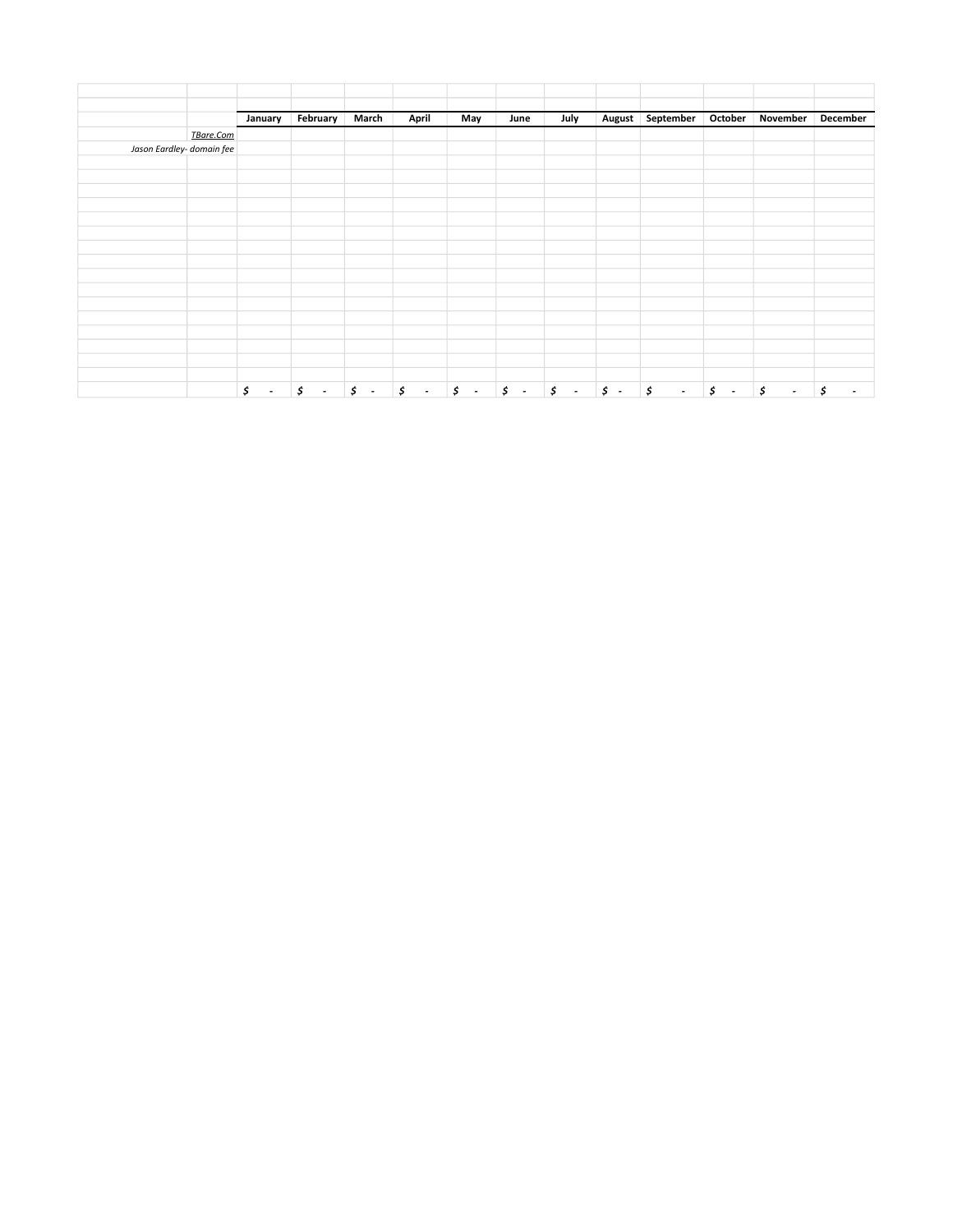|                       | January          | February     | March        | April                          | May          | June         | July       |            | August September October November |                                |              | December |
|-----------------------|------------------|--------------|--------------|--------------------------------|--------------|--------------|------------|------------|-----------------------------------|--------------------------------|--------------|----------|
| Auto-Owners Insurance |                  |              |              |                                |              |              |            |            |                                   |                                |              |          |
|                       |                  |              |              |                                |              |              |            |            |                                   |                                |              |          |
|                       |                  |              |              |                                |              |              |            |            |                                   |                                |              |          |
|                       |                  |              |              |                                |              |              |            |            |                                   |                                |              |          |
|                       |                  |              |              |                                |              |              |            |            |                                   |                                |              |          |
|                       |                  |              |              |                                |              |              |            |            |                                   |                                |              |          |
|                       |                  |              |              |                                |              |              |            |            |                                   |                                |              |          |
|                       |                  |              |              |                                |              |              |            |            |                                   |                                |              |          |
|                       |                  |              |              |                                |              |              |            |            |                                   |                                |              |          |
|                       |                  |              |              |                                |              |              |            |            |                                   |                                |              |          |
|                       |                  |              |              |                                |              |              |            |            |                                   |                                |              |          |
|                       |                  |              |              |                                |              |              |            |            |                                   |                                |              |          |
|                       |                  |              |              |                                |              |              |            |            |                                   |                                |              |          |
|                       |                  |              |              |                                |              |              |            |            |                                   |                                |              |          |
|                       |                  |              |              |                                |              |              |            |            |                                   |                                |              |          |
|                       | $\mathfrak{s}$ . | \$<br>$\sim$ | \$<br>$\sim$ | \$<br>$\overline{\phantom{a}}$ | \$<br>$\sim$ | \$<br>$\sim$ | $\sharp$ - | $\sharp$ . | \$<br>$\sim$                      | \$<br>$\overline{\phantom{a}}$ | \$<br>$\sim$ | \$       |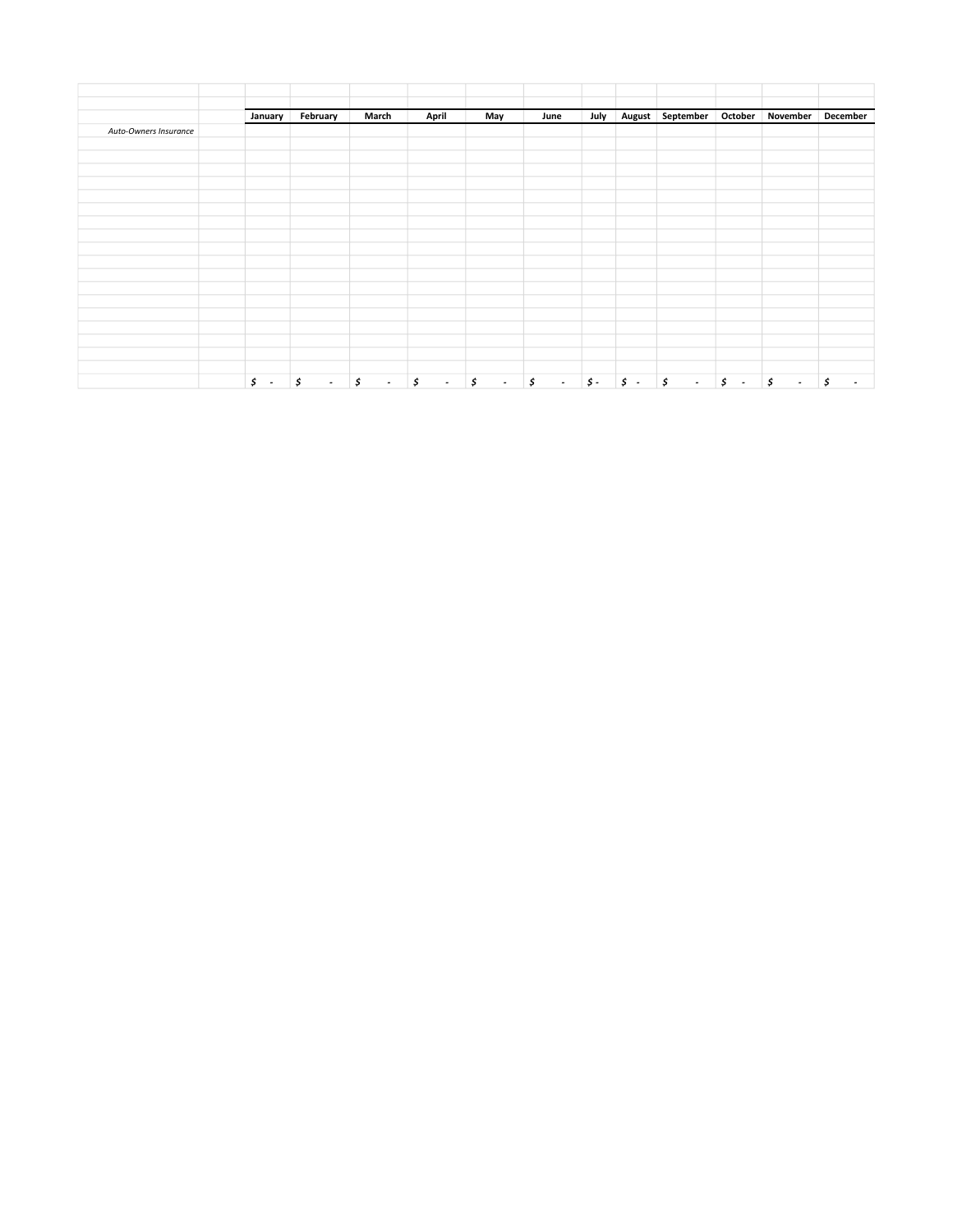|                                        | January | February | March                       | April | May | June | July | August                        | September | October                        | November | December |
|----------------------------------------|---------|----------|-----------------------------|-------|-----|------|------|-------------------------------|-----------|--------------------------------|----------|----------|
| of State- pd online/reimb Jason Higdon |         |          |                             |       |     |      |      |                               |           |                                |          |          |
| US Post Office ( PO BOX Renewal)       |         |          |                             |       |     |      |      |                               |           |                                |          |          |
| elissa Petersen - HOA Letters from UPS |         |          |                             |       |     |      |      |                               |           |                                |          |          |
| Benjamin- bike rack donation           |         |          |                             |       |     |      |      |                               |           |                                |          |          |
| Annual Storage Fee                     |         |          |                             |       |     |      |      |                               |           |                                |          |          |
| lason Eardley- annaual meeting ballots |         |          |                             |       |     |      |      |                               |           |                                |          |          |
| Melissa Petersen-Check Reorders        |         |          |                             |       |     |      |      |                               |           |                                |          |          |
| US Post Office- Stamps                 |         |          |                             |       |     |      |      |                               |           |                                |          |          |
| Zoom Fee- Jason Higdon                 |         |          |                             |       |     |      |      |                               |           |                                |          |          |
|                                        |         |          |                             |       |     |      |      |                               |           |                                |          |          |
|                                        |         |          |                             |       |     |      |      |                               |           |                                |          |          |
|                                        |         |          |                             |       |     |      |      |                               |           |                                |          |          |
|                                        |         |          |                             |       |     |      |      |                               |           |                                |          |          |
|                                        |         |          |                             |       |     |      |      |                               |           |                                |          |          |
|                                        |         |          |                             |       |     |      |      |                               |           |                                |          |          |
|                                        |         |          |                             |       |     |      |      |                               |           |                                |          |          |
|                                        |         |          |                             |       |     |      |      |                               |           |                                |          |          |
|                                        |         |          |                             |       |     |      |      |                               |           |                                |          |          |
|                                        |         |          |                             |       |     |      |      |                               |           |                                |          |          |
|                                        | \$      | \$       | \$<br>$\tilde{\phantom{a}}$ |       | \$  | \$   |      | Ś<br>$\overline{\phantom{a}}$ | \$<br>٠   | \$<br>$\overline{\phantom{a}}$ | \$       |          |